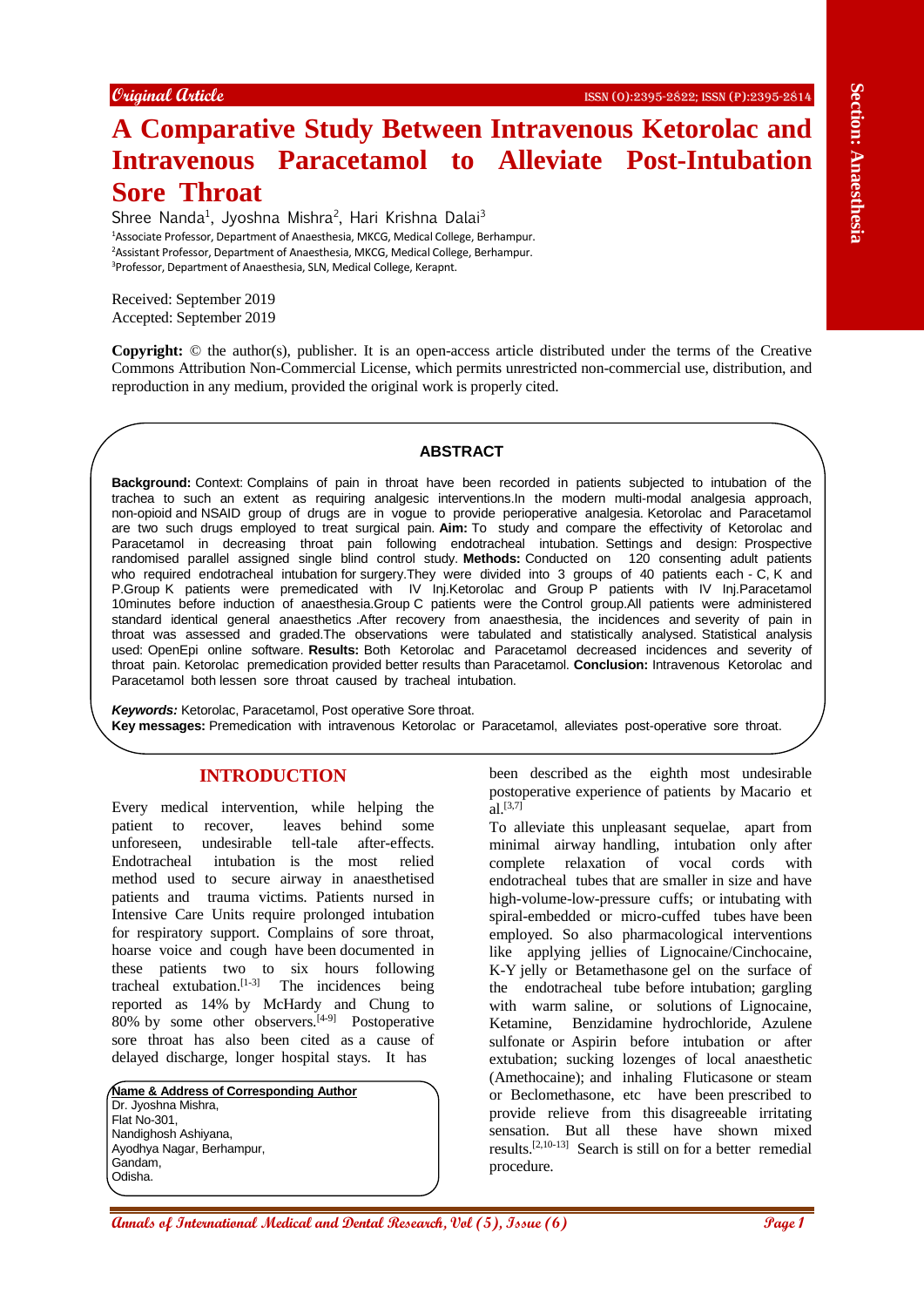Paracetamol and Ketorolac are two non-opioid analgesic agents that have now gained wide acceptance for postsurgical pain relief.<sup> $[14-18]$ </sup> Keeping in mind that pain (soreness) in throat was the complaint received from the suffering patients, the aim of this study was to evaluate and compare the efficacy of 'Ketorolac' and 'Paracetamol' in preventing Post-Operative Sore Throat (POST) when administered intravenously as a premedicant in patients requiring endotracheal intubation for surgery.

## **MATERIALS AND METHODS**

This was a prospective parallel assigned single blind random study. Our primary goal was to observe for incidences of sorethroat and assess their severity. The secondary aim was to check the effect on duration of postsurgical analgesia and also to note any untoward side effects. Permission from the ethics committee of our institution was taken. Patients were explained about the nature of the study. Their written consent was obtained. Between the years 2014 and 2016, One hundred and twenty patients posted for elective surgery under general anaesthesia needing endotracheal intubation were randomly selected and divided into three groups of forty each. Both male and female patients between the ages eighteen to sixty years, having average body built and belonging to ASA grades I and II were enrolled in this study. Following patients were excluded from this study:

- $\triangleright$  Patients refusing to be part of the study,
- Patients having respiratory tract infection, Bronchial asthma, Acid peptic disease, hepatic, renal or cardiac disorders,
- $\triangleright$  History of allergy to NSAID group of drugs,
- $\triangleright$  Patients anticipated to pose difficulty in intubation.

Twelve sealed opaque envelopes, four of which contained cards labeled K, four with cards labeled P and rest four having cards labeled C inside were prepared, mixed and kept inside a box. After selection of the patients, an investigator who was not part of drug administration nor data collection or analysis randomly picked and opened one of these envelopes and assigned the patients accordingly to one of the three groups named K, P or C. Each group consisted of forty subjects. The study drugs were administered by the OT pharmacist, being not involved in the data collection and analysis. As the Inj.Paracetamol infusion is supplied in hundred ml infusion bottles, hence it was only possible to have a single blind study. Here the patient was blinded to the study drug being administered.

Group K - received Inj.Ketorolac(30mg ) I.V. ten minutes before induction of anaesthesia.

Group P - received Inj.Paracetamol(1gm) I.V. ten minutes before induction of anaesthesia.

**Menotonol and Extendio and Dental and Dental and Dental Research, Countering the Constraints of International Annals (2), Issue (6)**  $\frac{1}{2}$  **and Dental Research (1), Issue (1), Issue (1), Issue (1), Issue (1), Issue (1)** Group C - were studied as the control group and received neither Inj.Ketorolac nor Inj.Paracetamol. All the patients were administered IV Inj.Glycopyrrolate(0.2mg), Inj. Midazolam (0.05 mg/kg), Inj.Pentazocin (0.5mg/kg), Inj. Ranitidine (50mg). Anaesthesia was induced with intravenous Inj.Propofol(2mg/kg). Trachea was intubated with appropriate size oro-tracheal tubes under direct laryngoscopic vision, facilitated by intravenous Inj. Vecuronium bromide(0.1mg/kg). Cuff of the tube was inflated with air. After confirmation of appropriate placement, the tube was fixed. Anaesthesia was maintained with Nitrous Oxide : Oxygen (60:40), Isoflurane(0.4%) and intermittent incremental doses of intravenous Inj.Vecuronium with controlled ventilation. At the end of surgery, all anaesthetics were withdrawn. Residual neuromuscular paralysis was reversed with Inj. Neostigmine (0.05mg/kg) and Inj. Glycopyrrolate (0.1mg/kg). We used high-volume-low- pressure single-use type Portex endotracheal tubes. The tubes were not lubricated. No local anaesthetic was applied over the endotracheal tubes or on laryngo-tracheal mucosa. Pressure inside the cuff was maintained between  $20 - 25$  cm H2O. Heart Rate, Non-invasive Blood Pressure, ECG and SpO2 were continuously monitored.

The incidence and severity of 'sore throat' in the post-operative period (POST) were recorded and graded at  $0, 2, 4 \& 24$  hours following recovery from anaesthesia by using the following Verbal Rating Scale:

- Grade  $0 = No$  Pain
- Grade  $I = Mid/Shift$  Pain
- Grade  $II =$  Moderate Pain
- Grade  $III =$  Severe Pain
- Grade IV = Very Severe Pain.

Patients requiring more than 2 attempts at intubation were excluded from this study. Following recovery from anaesthesia, Inj.Diclofenac(75mg) was administered IM as rescue analgesic when the patients complained of pain or VAS of pain was more than 3.

## **RESULTS**

## **Observations**

## **The following parameters were observed:-**

- 1. Incidences and severity of Postoperative sore throat
- 2. Perioperative haemodynamic changes,
- 3. Duration of postoperative analgesia,
- 4. Side-effects if any.

The data obtained was tabulated. Statistical analysis for significance was done applying OpenEpi software. Qualitative analysis was done using Chi square test. ANOVA test was done for quantitative analysis of the data. P<0.01 was considered to be significant.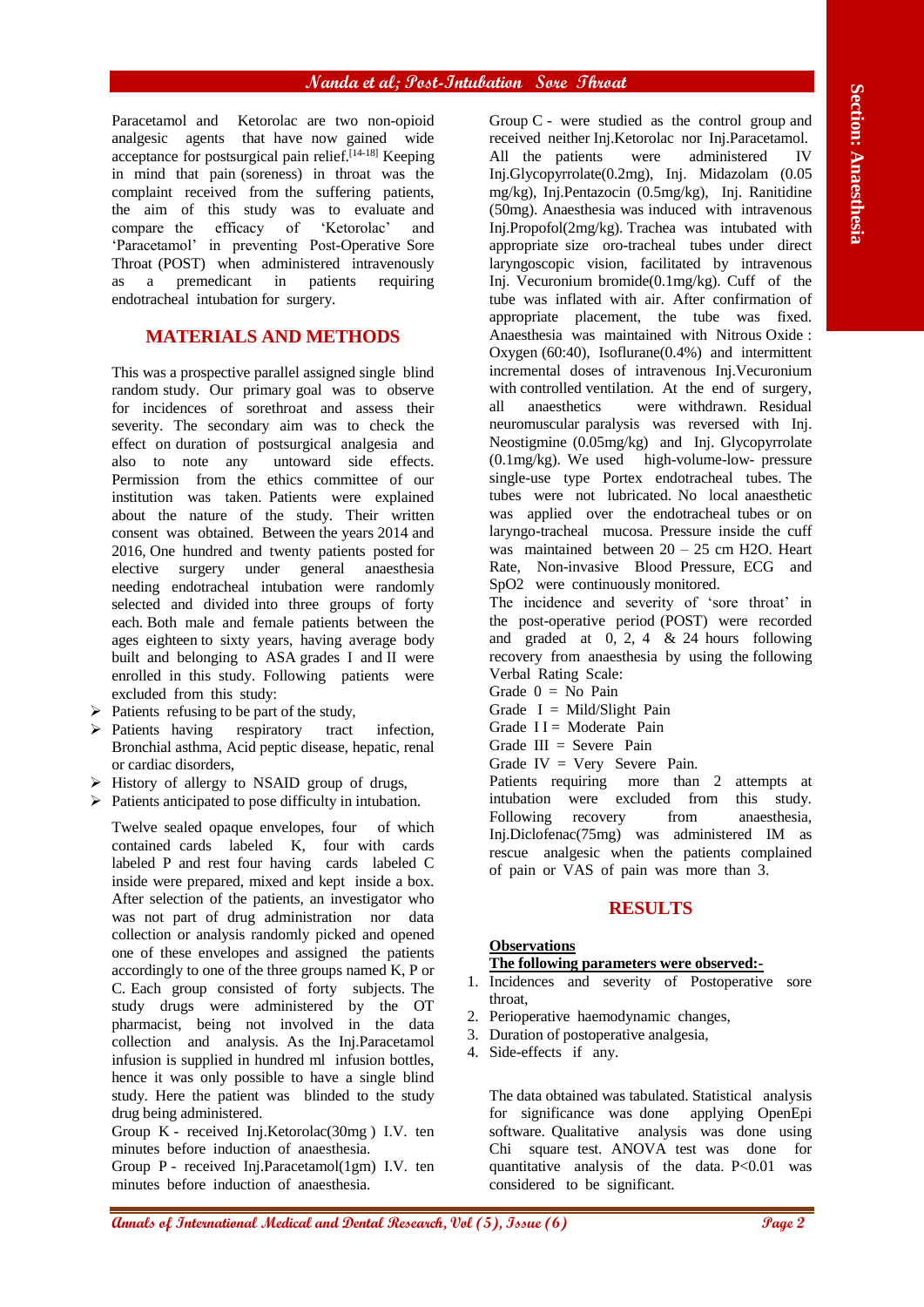## **Nanda et al; Post-Intubation Sore Throat**

|                 |  | Table 1: Comparison Of Demographic Variables |  |
|-----------------|--|----------------------------------------------|--|
| $(Mean \pm SD)$ |  |                                              |  |

| <b>Parameters</b> | Group -      | Group -     | Group -    | Р.     |
|-------------------|--------------|-------------|------------|--------|
|                   | C            | K           | Р          | Value  |
|                   | $(N=40)$     | $(N=40)$    | $(N=40)$   |        |
| $AGE$ (In         | $38.10 +$    | $36.7 +$    | $37.95 +$  | 0.553  |
| Years)            | 7.87         | 8.64        | 9.38       |        |
| <b>BODY</b>       | $52.60 +$    | 54.85 $\pm$ | $57.15 +$  | 0.085  |
| WEIGHT (In        | 11.90        | 8.54        | 5.69       |        |
| Kg)               |              |             |            |        |
| Male / Female     | 24/16        | 26/14       | 22/18      | 0.0659 |
| Asa Grade         | 32/8         | 28/12       | 30/10      | 0.586  |
| (III)             |              |             |            |        |
| Mean              |              |             |            |        |
| duration of       | $121.25 \pm$ | 137.75      | $124.75 +$ | 0.016  |
| surgery (in       | 24.57        | $+25.67$    | 29.53      |        |
| minutes)          |              |             |            |        |

| Time Of            | $Group Group Group-$ |              |
|--------------------|----------------------|--------------|
| <b>Observation</b> |                      | <b>Value</b> |
|                    |                      |              |

|          | $(N=40)$   | $(N=40)$   | $(N=40)$   |        |
|----------|------------|------------|------------|--------|
| $0$ HOUR | 25         | 10         | 15         | 0.002  |
|          | $(62.5\%)$ | $(25.0\%)$ | (37.5%)    |        |
| 2 HOUR   | 20         | 8(20.0     | 10         | 0.008  |
|          | $(50.0\%)$ | %          | $(25.0\%)$ |        |
| 6 HOUR   | 15         | $2(5.0\%)$ | 6          | 0.0007 |
|          | $(37.5\%)$ |            | $(15.0\%)$ |        |
| 24 HOURS | 8 (20.0)   | $1(2.5\%)$ |            | 0.041  |
|          | $%$ )      |            | $(10.0\%)$ |        |

- In Group-K and Group-P incidences of POST at 0 hr, 2 hr, 6 hr were significantly less in comparison to control group.
- In Group-C, at the end of surgery $(0 \text{ hr})$ , out of 40 patients, 62.5% complained sore
- Thro at in comparison to 25% in Group-K and 37.5% in Group-P.
- At 2hr, 50% patients complained sore throat in Group-C , 20% in Group-K, 25% in Group-P.
- At 6hr, in Group-C incidence of POST was  $37.5\%$ ; 5% in Group-K and 15% in Group-P.
- At 24hr, in Group-C 20% had POST in comparison to 2.5% in Group-K and 10% in Group-P.
- In this study we observed that, IV Inj.Ketorolac and Inj.Paracetamol significantly decreased the incidence of POST by the end of 0hr, 2hr and 6hr in comparison to control group.

| The incidences and severity of sore throat were<br>studied<br>as<br>investigation<br>analgesia as the secondary outcome. The following<br>are the data obtained in this study:-                                                                                                                                                                                                                                                                                                                                                                                                                                                                      |                           |                                 |                             |                           |                             |                              |                               |                                 |                                                      |                                                                                                       |                   |
|------------------------------------------------------------------------------------------------------------------------------------------------------------------------------------------------------------------------------------------------------------------------------------------------------------------------------------------------------------------------------------------------------------------------------------------------------------------------------------------------------------------------------------------------------------------------------------------------------------------------------------------------------|---------------------------|---------------------------------|-----------------------------|---------------------------|-----------------------------|------------------------------|-------------------------------|---------------------------------|------------------------------------------------------|-------------------------------------------------------------------------------------------------------|-------------------|
|                                                                                                                                                                                                                                                                                                                                                                                                                                                                                                                                                                                                                                                      |                           |                                 |                             |                           |                             |                              |                               | $(N=40)$                        | $(N=40)$                                             | $(N=40)$                                                                                              |                   |
|                                                                                                                                                                                                                                                                                                                                                                                                                                                                                                                                                                                                                                                      | the                       | primary outcomes                |                             | of                        | this                        | 0 HOUR                       |                               | 25<br>$(62.5\%)$                | 10<br>$(25.0\%)$                                     | 15<br>(37.5%)                                                                                         | 0.002             |
|                                                                                                                                                                                                                                                                                                                                                                                                                                                                                                                                                                                                                                                      | and                       |                                 |                             | duration of postoperative |                             | 2 HOUR                       |                               | 20                              | 8(20.0)                                              | 10                                                                                                    | 0.008             |
|                                                                                                                                                                                                                                                                                                                                                                                                                                                                                                                                                                                                                                                      |                           |                                 |                             |                           |                             | 6 HOUR                       |                               | (50.0 %)<br>15                  | $%$ )<br>$2(5.0\%)$                                  | $(25.0\%)$<br>6                                                                                       | 0.0007            |
|                                                                                                                                                                                                                                                                                                                                                                                                                                                                                                                                                                                                                                                      |                           |                                 |                             |                           |                             |                              |                               | (37.5%)                         |                                                      | $(15.0\%)$                                                                                            |                   |
| Table 1: Comparison Of Demographic Variables                                                                                                                                                                                                                                                                                                                                                                                                                                                                                                                                                                                                         |                           |                                 |                             |                           |                             | 24 HOURS                     |                               | 8 (20.0)<br>$%$ )               | $1(2.5\%)$                                           | $\overline{4}$<br>$(10.0\%)$                                                                          | 0.041             |
| $(Mean \pm SD)$                                                                                                                                                                                                                                                                                                                                                                                                                                                                                                                                                                                                                                      |                           |                                 |                             |                           |                             |                              |                               |                                 |                                                      |                                                                                                       |                   |
| <b>Parameters</b>                                                                                                                                                                                                                                                                                                                                                                                                                                                                                                                                                                                                                                    | Group-<br>C               | Group-<br>K                     | Group-<br>P                 | <b>P-</b><br><b>Value</b> |                             |                              |                               |                                 | • $P<0.01$ - was considered to be significant        |                                                                                                       |                   |
|                                                                                                                                                                                                                                                                                                                                                                                                                                                                                                                                                                                                                                                      | $(N=40)$                  | $(N=40)$                        | $(N=40)$                    |                           |                             |                              |                               |                                 |                                                      | In Group-K and Group-P incidences of POST at 0                                                        |                   |
| AGE (In<br>Years)                                                                                                                                                                                                                                                                                                                                                                                                                                                                                                                                                                                                                                    | $38.10 \pm$<br>7.87       | 36.7 $\pm$<br>8.64              | $37.95 \pm$<br>9.38         | 0.553                     |                             |                              |                               |                                 |                                                      | hr, 2 hr, 6 hr were significantly less in comparison                                                  |                   |
| <b>BODY</b>                                                                                                                                                                                                                                                                                                                                                                                                                                                                                                                                                                                                                                          | 52.60 $\pm$               | 54.85 $\pm$                     | 57.15 $\pm$                 | 0.085                     |                             | $\bullet$                    | to control group.             |                                 |                                                      | In Group-C, at the end of surgery $(0 \text{ hr})$ , out of 40                                        |                   |
| WEIGHT (In                                                                                                                                                                                                                                                                                                                                                                                                                                                                                                                                                                                                                                           | 11.90                     | 8.54                            | 5.69                        |                           |                             |                              |                               | patients, 62.5% complained sore |                                                      |                                                                                                       |                   |
| Kg)<br>Male / Female                                                                                                                                                                                                                                                                                                                                                                                                                                                                                                                                                                                                                                 | 24/16                     | 26/14                           | 22/18                       | 0.0659                    |                             | $\bullet$                    |                               |                                 |                                                      | Thro at in comparison to 25% in Group-K and                                                           |                   |
| Asa Grade                                                                                                                                                                                                                                                                                                                                                                                                                                                                                                                                                                                                                                            | 32/8                      | 28/12                           | 30/10                       | 0.586                     |                             |                              | 37.5% in Group-P.             |                                 |                                                      |                                                                                                       |                   |
| (VII)<br>Mean                                                                                                                                                                                                                                                                                                                                                                                                                                                                                                                                                                                                                                        |                           |                                 |                             |                           |                             | $\bullet$                    |                               |                                 |                                                      | At 2hr, 50% patients complained sore throat in                                                        |                   |
| duration of                                                                                                                                                                                                                                                                                                                                                                                                                                                                                                                                                                                                                                          | $121.25 \pm$              | 137.75                          | $124.75 \pm$                | 0.016                     |                             |                              |                               |                                 |                                                      | Group-C, 20% in Group-K, 25% in Group-P.                                                              |                   |
| surgery (in                                                                                                                                                                                                                                                                                                                                                                                                                                                                                                                                                                                                                                          | 24.57                     | ± 25.67                         | 29.53                       |                           |                             | $\bullet$                    |                               |                                 |                                                      | At 6hr, in Group-C incidence of POST was 37.5%;                                                       |                   |
| minutes)                                                                                                                                                                                                                                                                                                                                                                                                                                                                                                                                                                                                                                             |                           |                                 |                             |                           |                             |                              |                               |                                 | 5% in Group-K and 15% in Group-P.                    |                                                                                                       |                   |
| The demographic data observed among 3 groups                                                                                                                                                                                                                                                                                                                                                                                                                                                                                                                                                                                                         |                           |                                 |                             |                           |                             | ٠                            |                               |                                 | to 2.5% in Group-K and 10% in Group-P.               | At 24hr, in Group-C 20% had POST in comparison                                                        |                   |
| were comparable without any significant statistical                                                                                                                                                                                                                                                                                                                                                                                                                                                                                                                                                                                                  |                           |                                 |                             |                           |                             |                              |                               |                                 |                                                      | In this study we observed that, IV Inj.Ketorolac                                                      |                   |
| difference.                                                                                                                                                                                                                                                                                                                                                                                                                                                                                                                                                                                                                                          |                           |                                 |                             |                           |                             |                              |                               |                                 |                                                      | and Inj.Paracetamol significantly decreased the                                                       |                   |
|                                                                                                                                                                                                                                                                                                                                                                                                                                                                                                                                                                                                                                                      |                           |                                 |                             |                           |                             |                              |                               |                                 |                                                      | incidence of POST by the end of 0hr, 2hr and 6hr                                                      |                   |
| Table 2: Incidences Of Postoperative Sore Throat (Chi                                                                                                                                                                                                                                                                                                                                                                                                                                                                                                                                                                                                |                           |                                 |                             |                           |                             |                              |                               | in comparison to control group. |                                                      |                                                                                                       |                   |
| Square Test using 3x2 table)                                                                                                                                                                                                                                                                                                                                                                                                                                                                                                                                                                                                                         |                           |                                 |                             |                           |                             |                              |                               |                                 |                                                      |                                                                                                       |                   |
| <b>Time Of</b><br><b>Observation</b>                                                                                                                                                                                                                                                                                                                                                                                                                                                                                                                                                                                                                 | $Group-$<br>C             | $Group-$<br>$\mathbf K$         | $Group-$<br>P               | <b>P-</b><br><b>Value</b> |                             |                              |                               |                                 |                                                      |                                                                                                       |                   |
|                                                                                                                                                                                                                                                                                                                                                                                                                                                                                                                                                                                                                                                      |                           |                                 |                             |                           |                             |                              |                               |                                 |                                                      |                                                                                                       |                   |
| Table 3: Severity Of Postoperative Sore Throat.                                                                                                                                                                                                                                                                                                                                                                                                                                                                                                                                                                                                      |                           |                                 |                             |                           |                             |                              |                               |                                 |                                                      |                                                                                                       |                   |
| Grade of                                                                                                                                                                                                                                                                                                                                                                                                                                                                                                                                                                                                                                             | 0 Hour                    |                                 |                             | 2 Hour                    |                             |                              | 6 Hour                        |                                 |                                                      | 24 Hour                                                                                               |                   |
| <b>Severity</b><br>Grade 0                                                                                                                                                                                                                                                                                                                                                                                                                                                                                                                                                                                                                           | $\bf C$<br>$\overline{0}$ | $\mathbf K$<br>$\overline{0}$   | ${\bf P}$<br>$\overline{0}$ | $\bf C$<br>$\overline{0}$ | $\mathbf K$<br>$\mathbf{0}$ | $\mathbf{P}$<br>$\mathbf{0}$ | $\mathbf C$<br>$\overline{0}$ | $\mathbf K$<br>$\mathbf{0}$     | P<br>$\mathbf C$<br>$\overline{0}$<br>$\overline{0}$ | $\mathbf K$<br>$\mathbf{0}$                                                                           | P<br>$\mathbf{0}$ |
| Grade I(Mild)                                                                                                                                                                                                                                                                                                                                                                                                                                                                                                                                                                                                                                        | 10                        | $\,8\,$                         | 9                           | 12                        | 5                           | $\tau$                       | $\,$ 8 $\,$                   | $\mathbf{1}$                    | 3<br>$\overline{4}$                                  | $\mathbf{1}$                                                                                          | 3                 |
| Grade II                                                                                                                                                                                                                                                                                                                                                                                                                                                                                                                                                                                                                                             | 13                        | $\overline{c}$                  | 6                           | 5                         | 3                           | $\overline{3}$               | 5                             | $\mathbf{1}$                    | $\overline{2}$<br>$\overline{4}$                     | $\overline{0}$                                                                                        | $\mathbf{1}$      |
|                                                                                                                                                                                                                                                                                                                                                                                                                                                                                                                                                                                                                                                      | $\overline{2}$            | $\overline{0}$                  | $\mathbf{0}$                | 3                         | $\mathbf{0}$                | $\mathbf{0}$                 | $\mathbf{2}$                  | $\mathbf{0}$                    | $\overline{0}$<br>$\mathbf{1}$                       | $\overline{0}$                                                                                        | $\mathbf{0}$      |
|                                                                                                                                                                                                                                                                                                                                                                                                                                                                                                                                                                                                                                                      |                           |                                 |                             |                           |                             |                              |                               |                                 |                                                      |                                                                                                       |                   |
| (Moderate)<br>Grade III                                                                                                                                                                                                                                                                                                                                                                                                                                                                                                                                                                                                                              |                           |                                 |                             | $\mathbf{0}$              | $\overline{0}$              | $\mathbf{0}$                 | $\overline{0}$                | $\overline{0}$                  | $\overline{0}$<br>$\mathbf{0}$                       | $\mathbf{0}$                                                                                          | $\mathbf{0}$      |
|                                                                                                                                                                                                                                                                                                                                                                                                                                                                                                                                                                                                                                                      | $\mathbf{0}$              | $\overline{0}$                  | $\overline{0}$              |                           |                             |                              |                               |                                 |                                                      |                                                                                                       |                   |
|                                                                                                                                                                                                                                                                                                                                                                                                                                                                                                                                                                                                                                                      | 25                        | 10                              | 15                          | 20                        | $\,8\,$                     | 10                           | 15                            | $\sqrt{2}$                      | $\,8\,$<br>6                                         | $\mathbf{1}$                                                                                          | $\overline{4}$    |
|                                                                                                                                                                                                                                                                                                                                                                                                                                                                                                                                                                                                                                                      |                           |                                 |                             |                           |                             |                              |                               |                                 |                                                      |                                                                                                       |                   |
|                                                                                                                                                                                                                                                                                                                                                                                                                                                                                                                                                                                                                                                      |                           |                                 |                             |                           |                             |                              |                               |                                 |                                                      |                                                                                                       |                   |
|                                                                                                                                                                                                                                                                                                                                                                                                                                                                                                                                                                                                                                                      |                           |                                 |                             |                           | at 0                        |                              |                               | In Ketorolac Group (K):         |                                                      |                                                                                                       |                   |
|                                                                                                                                                                                                                                                                                                                                                                                                                                                                                                                                                                                                                                                      |                           |                                 |                             |                           | and<br>٠                    |                              |                               |                                 |                                                      | At 0 hour, only 25% of studied patients suffered                                                      |                   |
|                                                                                                                                                                                                                                                                                                                                                                                                                                                                                                                                                                                                                                                      |                           |                                 |                             |                           |                             | from                         |                               |                                 |                                                      | POST; of which 80% were mild, 20%                                                                     |                   |
|                                                                                                                                                                                                                                                                                                                                                                                                                                                                                                                                                                                                                                                      |                           |                                 |                             |                           |                             |                              |                               |                                 |                                                      | moderate, while no patient complained of severe                                                       |                   |
|                                                                                                                                                                                                                                                                                                                                                                                                                                                                                                                                                                                                                                                      |                           |                                 |                             |                           | $\bullet$                   | pain.                        |                               |                                 |                                                      |                                                                                                       |                   |
|                                                                                                                                                                                                                                                                                                                                                                                                                                                                                                                                                                                                                                                      |                           |                                 |                             |                           |                             |                              |                               |                                 |                                                      | At the end of 2 hours, out of the 20% patients who<br>developed POST, 62.5% were mild, 37.5% moderate |                   |
|                                                                                                                                                                                                                                                                                                                                                                                                                                                                                                                                                                                                                                                      |                           |                                 |                             |                           |                             |                              |                               |                                 | in nature and none had severe form.                  |                                                                                                       |                   |
|                                                                                                                                                                                                                                                                                                                                                                                                                                                                                                                                                                                                                                                      |                           |                                 |                             |                           |                             |                              |                               |                                 |                                                      |                                                                                                       |                   |
|                                                                                                                                                                                                                                                                                                                                                                                                                                                                                                                                                                                                                                                      |                           |                                 |                             |                           | $\bullet$                   |                              |                               |                                 |                                                      | After 6 hours, only 5% had POST, of which 50%                                                         |                   |
|                                                                                                                                                                                                                                                                                                                                                                                                                                                                                                                                                                                                                                                      |                           |                                 |                             |                           |                             |                              |                               |                                 | had mild and 50% had moderate form.                  |                                                                                                       |                   |
|                                                                                                                                                                                                                                                                                                                                                                                                                                                                                                                                                                                                                                                      |                           | 37.5% had mild, 50% moderate    |                             |                           | $\bullet$                   |                              |                               |                                 |                                                      | At 24 hours, only 1 patient (2.5%) had POST, and it                                                   |                   |
|                                                                                                                                                                                                                                                                                                                                                                                                                                                                                                                                                                                                                                                      |                           |                                 |                             |                           |                             |                              | was mild in nature.           |                                 |                                                      |                                                                                                       |                   |
| (Very Severe)                                                                                                                                                                                                                                                                                                                                                                                                                                                                                                                                                                                                                                        |                           |                                 |                             |                           | ٠                           |                              |                               |                                 |                                                      | None of the patients of Group-K developed severe                                                      |                   |
| (Severe)<br>Grade IV<br>Total<br><b>Group C:</b><br>Out of 40 patients, 62.5% developed POST<br>hour. Of these 40% had mild, 52% moderate<br>8% experienced severe degree of sore throat at the<br>end of the surgery.<br>After 2 hours, 50% patients had POST, of which<br>60% were mild, 25% moderate and 15% severe in<br>nature.<br>After 6 hours, 37.5% of patients developed POST,<br>of which 53.3% were of mild, 33.3% moderate and<br>13.3 % of severe degree.<br>After 24 hours, out of 40 studied patients, 20% had<br>POST. Of these,<br>and 12.5% severe sore throat.<br>Gradual decrease in percentage of POST in control<br>group was |                           | due to administration of rescue |                             |                           |                             |                              |                               |                                 |                                                      | form of POST & a smaller number of patients                                                           |                   |
| analgesia(Inj.Diclofenac 75 mg)                                                                                                                                                                                                                                                                                                                                                                                                                                                                                                                                                                                                                      |                           |                                 |                             | when patients             |                             |                              |                               |                                 |                                                      | complained of sore throat in comparison to control                                                    |                   |
| complained of pain.                                                                                                                                                                                                                                                                                                                                                                                                                                                                                                                                                                                                                                  |                           |                                 |                             |                           |                             | group.                       |                               |                                 |                                                      |                                                                                                       |                   |
|                                                                                                                                                                                                                                                                                                                                                                                                                                                                                                                                                                                                                                                      |                           |                                 |                             |                           |                             |                              |                               |                                 |                                                      |                                                                                                       |                   |

#### **Group C:**

- Out of 40 patients,  $62.5\%$  developed POST at 0 hour. Of these 40% had mild, 52% moderate and 8% experienced severe degree of sore throat at the end of the surgery.
- After 2 hours, 50% patients had POST, of which 60% were mild, 25% moderate and 15% severe in nature.
- After 6 hours, 37.5% of patients developed POST, of which 53.3% were of mild, 33.3% moderate and 13.3 % of severe degree.
- After 24 hours, out of 40 studied patients, 20% had POST. Of these, 37.5% had mild, 50% moderate and 12.5% severe sore throat.
- Gradual decrease in percentage of POST in control group was due to administration of rescue analgesia(Inj.Diclofenac 75 mg) when patients complained of pain.

#### **In Ketorolac Group (K):**

- At 0 hour, only 25% of studied patients suffered from POST; of which 80% were mild, 20% moderate, while no patient complained of severe pain.
- At the end of 2 hours, out of the 20% patients who developed POST, 62.5% were mild, 37.5% moderate in nature and none had severe form.
- After 6 hours, only 5% had POST, of which 50% had mild and 50% had moderate form.
- At 24 hours, only 1 patient (2.5%) had POST, and it was mild in nature.
- None of the patients of Group-K developed severe form of POST & a smaller number of patients complained of sore throat in comparison to control group.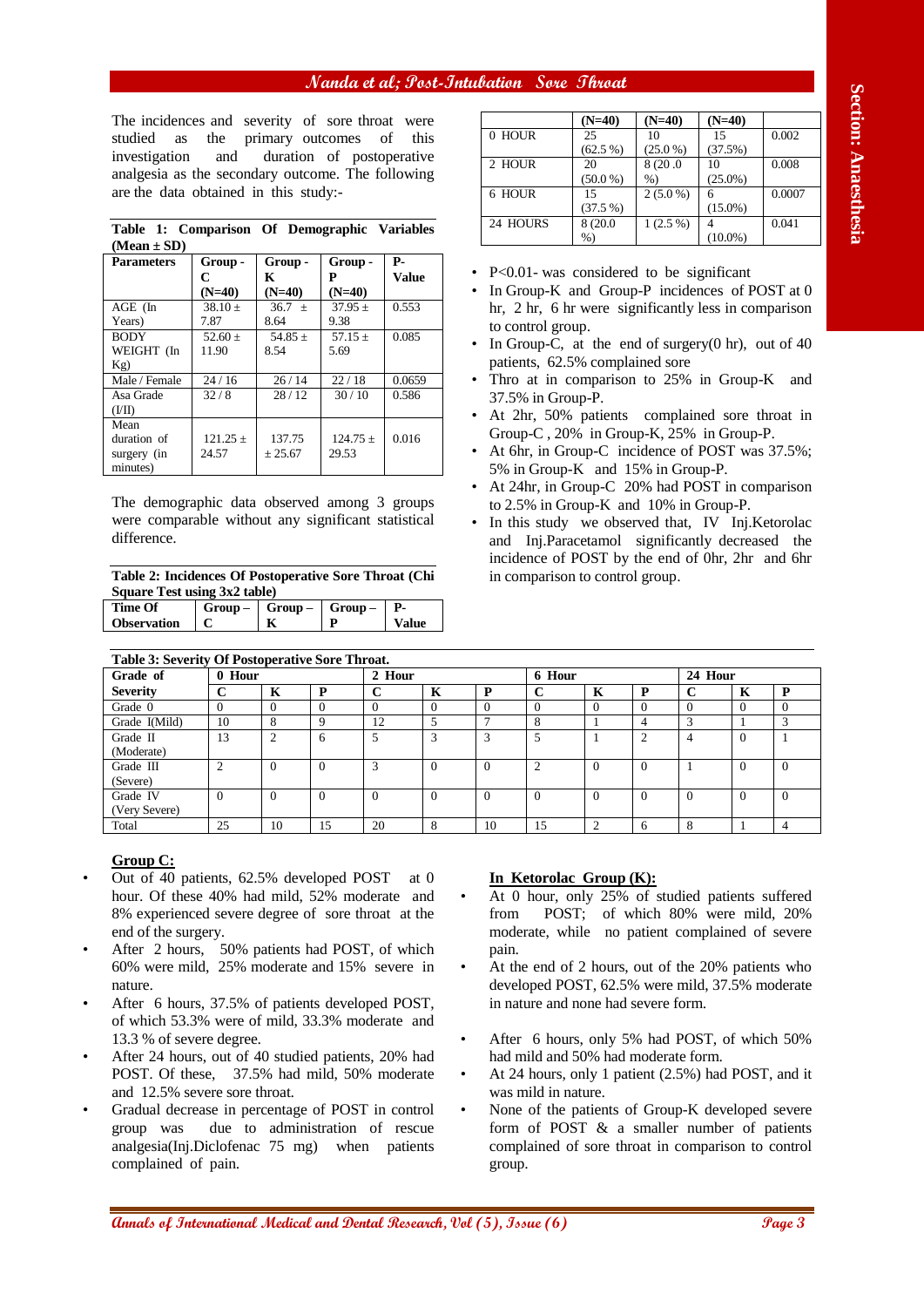## **In Paracetamol Group (P):**

- From 40 patients studied, 37.5% developed POST at the end of surgery; of which 60% were mild and 40% of moderate severity while none suffered of severe type.
- After 2 hours, 25% patients complained of POST, of which 70% were of mild degree and 30% moderate, while no patient developed severe form.
- At 6 hours, of the 15% patients who developed POST, 66.6% suffered of mild and 33.3% from moderate sore throat.
- When examined after 24 hours, only 10% patients suffered from POST. Of these, 75% were mild and 25% were of moderate severity.
- Incidence and severity of POST was also less in Group-P in comparison to control group.

|                 |  |  | Table 4: Total Duration Of Postoperative Analgesia |  |
|-----------------|--|--|----------------------------------------------------|--|
| $(Mean \pm SD)$ |  |  |                                                    |  |

| $\cdots$       |                 |                 |                 |
|----------------|-----------------|-----------------|-----------------|
| Time for       | Group C         | Group K         | <b>Group P</b>  |
| requirement of | $(n=40)$        | $(n=40)$        | $(n=40)$        |
| <b>Rescue</b>  | $2.95 \pm 0.83$ | $6.85 \pm 1.63$ | $5.67 \pm 1.57$ |
| analgesia (in  |                 |                 |                 |
| Hours)         |                 |                 |                 |

By using ANOVA test, the P-value calculated was 0.0001 (Highly Significant) Time for requirement of rescue analgesia in Group-K and Group-P was later in comparison to control group. Duration of analgesia was more in Group-K in comparison to Group-P. Thus, decrease in postoperative analgesic demand was an added advantage of Ketorolac and Paracetamol premedication.

| $(Mean \pm SD)$       |             |             |             |       |
|-----------------------|-------------|-------------|-------------|-------|
| <b>CVS</b>            | Group       | Group       | Group       | Р-    |
| <b>Parameters</b>     | C           | K           | Р           | value |
|                       | $(n=40)$    | $(n=40)$    | $(n=40)$    |       |
| Pulse Rate            | $88.15 \pm$ | $85.70 \pm$ | $89.05 \pm$ | 0.075 |
| (in Minutes)          | 5.40        | 9.03        | 5.07        |       |
| <b>Systolic Blood</b> | $123.40 +$  | $120.70 +$  | $121.00 +$  | 0.113 |
| Pressure              | 7.11        | 7.98        | 7.15        |       |
| (mmHg)                |             |             |             |       |
| Diastolic             | $78.30 \pm$ | $78.10 +$   | $75.40 \pm$ | 0.088 |
| <b>Blood Pressure</b> | 7.26        | 6.20        | 5.98        |       |
| (mmHg)                |             |             |             |       |
|                       |             |             |             |       |

**Table 5: Perioperative Cardiovascular Variables** 

P-value was calculated by using ANOVA test. No statistically significant difference was observed in the cardiovascular parameters among the three groups.

| <b>Table 6: Incidences Of Side Effects Of Studied Drugs</b> |          |                |          |  |  |
|-------------------------------------------------------------|----------|----------------|----------|--|--|
|                                                             | Group C  | <b>Group P</b> |          |  |  |
|                                                             | $(n=40)$ | $(n=40)$       | $(n=40)$ |  |  |
| Nausea                                                      |          |                |          |  |  |
| Vomiting                                                    |          |                |          |  |  |

Others 0 0 0

Two (2) patients In Group-K complained of nausea. No other side effects were observed in all the three groups in this study.

## **DISCUSSION**

**An Excelsion of Excelsion Conservation** Conservation Conservation in the section of the section in the section of the section of the section of the section of the section of the section of the section of the section of t In the year 2012 Maria Jaensson et al analysed the factors responsible for female patients developing sore throat following endotracheal intubation.[1] They observed that age above 60 years, use of larger sized endotracheal tubes, application of throat packs were significant contributors to development of pain in throat. Incidentally, their analysis also showed that, intracuff pressure less than 20cm water was associated with development of postoperative hoarseness of voice. J Saleem and S Athar in an article published in Critical Care in 2008 reported that incidences of POST occured more with PVC than Armoured endotracheal tubes.<sup>[19]</sup> Trauma to the larngo-pharyngeal mucosa and submucosal structures caused by the endotracheal tubes and other aids to intubation have been attributed as factors for development of POST.4,20 McHardy and Chung have reported that laryngoscopy and endotracheal intubation injures the laryngeal and tracheal mucosa leading to oedema and haematoma of the vocal cords. They have also reported formations of ulcers and granulomas of the cord structures in patients subjected to tracheal intubation.[4] Trauma, ulcers, granulomas – all produce tissue inflammation of which pain is a predominant presenting feature. NSAID group of drugs are gaining grounds in the modern trend of multimodal approach to peri-operative pain management. Ketorolac tromethamine is said to be very effective in reducing postsurgical tissue inflammation and pain. $[21-23]$  On the other hand, intravenous Paracetamol, is also being increasingly employed as a pre-emptive analgesic agent for effective management of acute surgical pain.<sup>[14-16]</sup> So we analysed the effectiveness of these two drugs in diminishing the symptoms of POST.

This study was conducted on surgical procedures lasting in average 1.5 hours to 2.5 hours. We noted significantly less incidences of sore throat in patients premedicated with IV Ketorolac and Paracetamol in comparison to control group of patients at 0 hour, 2 hours and 6 hours following tracheal extubation. After 24 hours, though comparatively more number of patients still suffered from POST, but it was statistically not significant.

Upon analyzing the severity of throat pain, we noticed that in patients who had received Ketorolac and Paracetamol, the pain was mostly mild in nature at all points of times. Some patients did suffer from moderate pain in these two groups, but they were observed to be comparatively less. None of the patients given Ketorolac or Paracetamol suffered from either severe or very severe degree of POST. While in the control group, although soreness was of mild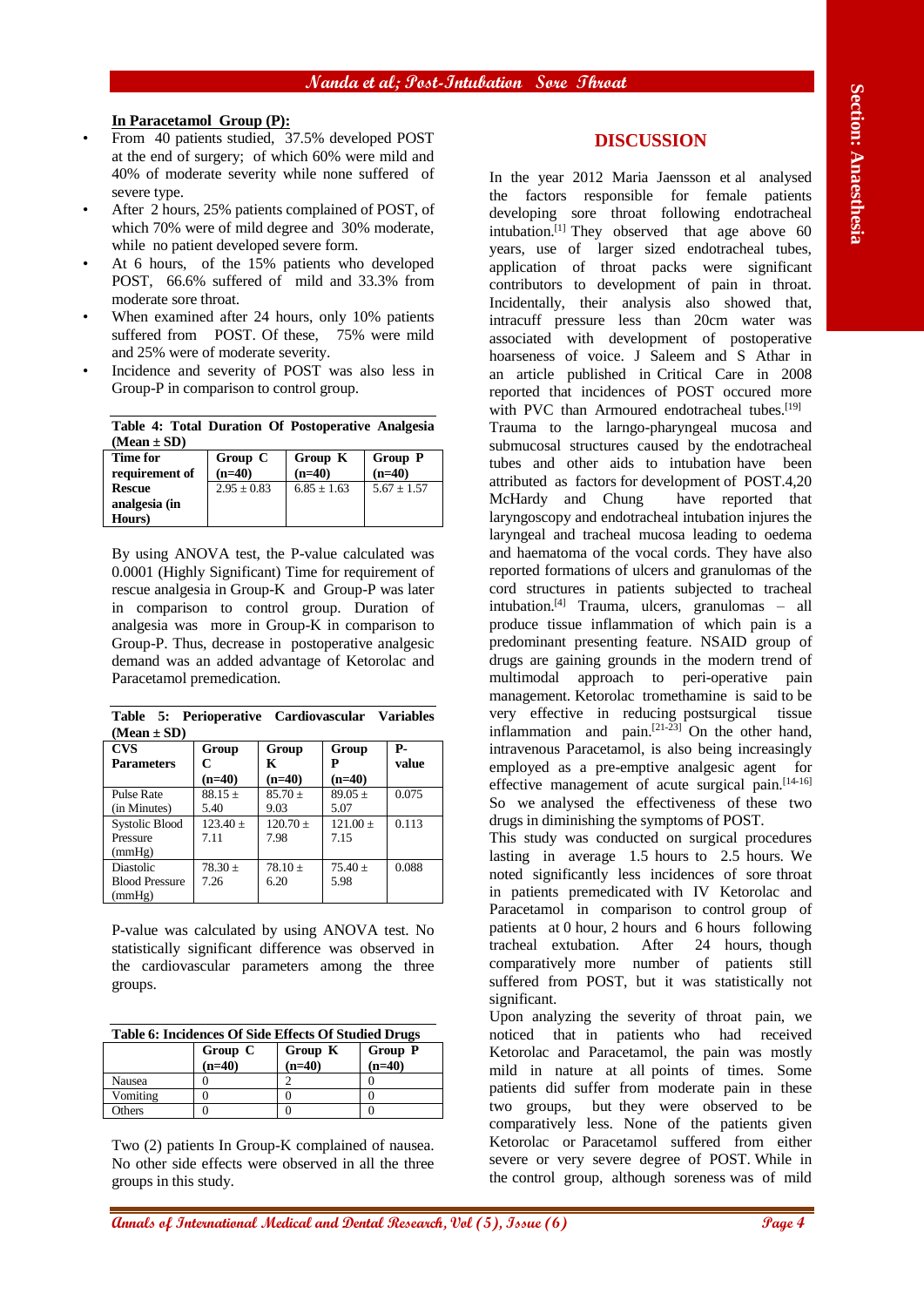#### **Nanda et al; Post-Intubation Sore Throat**

**Angle is paire and the section and the section and the section and the section and the section and the section and the section and the section and the section and the section and the section and the section and the secti** degree in greater number of cases at different times of observations; we marked that, in this group, comparatively more patients suffered from moderate pain immediately after extubation. Though none of the patients in control group had very severe POST, however, significant percentage of patients described the pain as severe type. The gradual decrease in incidents and severity of POST that happened in control group in later periods of time can be explained as due to the effect of rescue analgesic Inj.Diclofenac.

In comparison to the control group, the duration of postoperative analgesia was greatly increased in patients who had received Ketorolac or Paracetamol, the p-value being highly significant. Ketorolac provided longer postsurgical pain control in comparison to Paracetamol.

Ketorolac and Paracetamol premedication did not produce any significant effect on the cardiovascular system in our study. While two(2) patients in the Ketorolac group complained ofnausea, we did not observe any other notable side effects of the studied drugs in our current series of patients.

In two independent studies of prevention of POST where a control group was compared with IV Ketorolac and the other compared a control group with IV Paracetamol, it had been observed that in patients premedicated with either of these compounds, there was decrease in incidences and severity of POST and patients had prolonged duration of postoperative analgesia.[24,25]

#### **CONCLUSION**

- Premedication with Inj.Ketorolac or Inj.Paracetamol decreases the incidences, intensity and severity of sore throat following tracheal intubation as well as decreases the demand for postoperative analgesia.
- Intravenous Inj. Ketorolac gives better results when compared to intravenous Inj.Paracetamol. This might be due to its anti-inflammatory effect.

#### **Limitations**

- 1. Small sample size.
- 2. Efffect of throat pack not studied.
- 3. Effect on patients on prolonged intubation needs to be observed.

#### **REFERENCES**

- 1. Maria Jaensson, Anil Gupta, Ulrica G Nilsson. Risk Factors for Development of Postoperative Sore Throat and Hoarseness After Endotracheal Intubation in Women: A Secondary Analysis. AANA Journal August 2012;Vol.80, No.4, Special Research Edition:S67-S73.
- 2. Jaensson M, Olowsson LL, Nilsson U. Endotracheal tube size and sore throat following surgery: a randomized-

controlled study. Acta Anaesthesiol Scand. 2010; 54(2):147- 153.

- 3. Macario A, Weinger M, Carney S, Kim A. Which clinical anaesthesia outcomes are important to avoid? The perspective of patients. Anesth Analg 1999; 89:652-8.
- 4. McHardy F E, Chung F. Postoperative sore throat: cause, prevention and treatment. Anaesthesia May 1999; 54(5):444- 453.
- 5. Ahmed A, Abbasi S, Ghafoor HB, Ishaq M. Postoperative sore throat after elective surgical procedures. J. Ayub Med. Coll. Abottabad 2007; 19:12-4.
- 6. Biro P, Seifert B, Pasch T. Complaints of sore throat after tracheal intubation: a prospective evaluation. Eur. J. Anaesthesiol 2005; 22:307-11.
- 7. Higgins PP, Chung F, Mezei G. Postoperative sore throat after ambulatory surgery. Br. J. Anaesth 2002; 88:582-4.
- 8. Kloub R. Sore throat following tracheal intubation. Middle East J. Anesthesiol 2001; 16: 29-40.
- 9. Kadri AK, Khanzada TW, Samad A, Memon W. Postthyroidectomy sore throat: A common problem. Pak J Med Sci 2009; 25:408-412.
- 10. Canbay O, Celebi N, Sahin A, Celiker V, Oxgen S, Aypar U. Ketamine gargle for attenuating postoperative sorethroat: a prospective, randomized, single-blind study. Anesth Analg 2006; 103:1001-3.
- 11. Hung NK, Wu CT, Chan SM et al. Effect on postoperative sore throat of spraying the endotracheal tube cuff with benzydamine hydrochloride, 10% lidocaine, and 2% lidocaine. Anesth Analg. 2010; 111(4):882-886
- 12. Sumathi PA, Shenoy T, Ambareesha M, Krishna HM. Controlled comparison between betamethasone gel and lidocaine jelly applied over tracheal tube to reduce postoperative sore throat, cough and hoarseness of voice. Br J Anaesth 2008; 100:215-8.
- 13. Soltani HA, Aghadavoudi O. The effect of different lidocaine application methods on postoperative cough and sore throat. J ClinAnesth 2002; 14:15-8.
- 14. Pasero C, Stannard D. The role of intravenous acetaminophen in acute pain management. A case-illustrated review. Pain Manag Nurs 2012; 13(2):107-124.
- 15. Alhashemi JA, Daghistani MF. Effects of intraoperative i.v. acetaminophen vs i.m. meperidine on post-tonsillectomy pain in children. Br J Anaesth 2006; 96(6):790-795.
- 16. Atef A, Fawaz AA. Intravenous paracetamol is highly effective in pain treatment after tonsillectomy in adults. Eur Arch Otorhinolaryngol 2008; 265(3):351-355.
- 17. DeAndrade J R, Maslanka M, et al. The use of ketorolac in the management of postoperative pain. Orthopedics. 1994, Feb; 17(2):157-66.
- 18. Cassinelli E H, Dean C L, et al. Ketorolac use for postoperative pain management following lumbar decompression surgery: a prospective, randomized, doubleblinded, placebo-controlled trial. Spine (Phila Pa 1976).2008 May 20; 33(12):1313-7.
- 19. J Saleem, A Athar. Incidence of postoperative sore throat and cough: comparision of a polyvinylchloride tube and an armoured tube. Critical Care 2008 12(Suppl 2):P337.
- 20. Minamiguchi M, Tanaka Y, Kitagawa K, Inoue S, Kawaguchi M, Kirita T. Evaluation of factors associated with postoperative sore throat. Japanese Journal of Anesthesiology. 2014;63(4):401-405.
- 21. Carney D E, Nicolette L A, Ratner M H, Minerd A, Baesl T J. Ketorolac reduces postoperative narcotic requirements. Journal of Pediatric Surgery. 2001;36(1):76-79.
- 22. Gillis J C, Brogden R N. Ketorolac: a reappraial of its pharmacodynamic and pharmacokinetic properties and therapeutic use in pain management. Drugs. 1997;53(1):139- 188.
- 23. Singla N, Singla S, Minkowitz H S, Moodie J, Brown C. Intranasal Ketorolac for acute postoperative pain. Current Medical Research and Opinion. 2010;26(8):1915-1923.